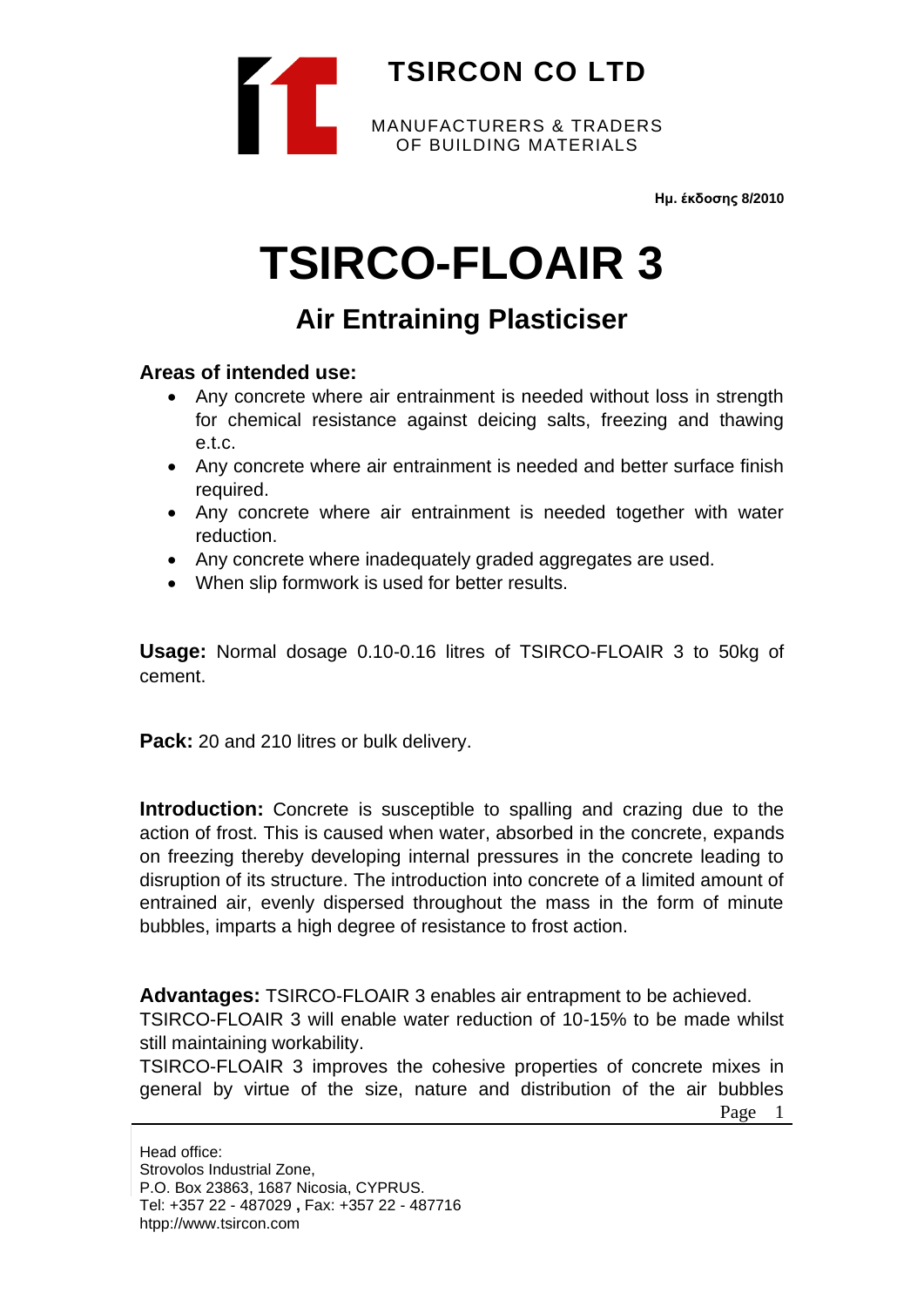

# **TSIRCON CO LTD**

#### MANUFACTURERS & TRADERS OF BUILDING MATERIALS

entrained bur particularly where porous or poorly graded aggregates are used.

TSIRCO-FLOAIR 3 provides all the advantages of air entrainment and plasticisation including the reduction of susceptibility to segregation, bleeding, surface blemishes and sand runs.

### **Properties:**

| Appearance    | - | Brown liquid |
|---------------|---|--------------|
| S.G. at 20 °C |   | 1,14         |

The product complies to EN 934-2:2009.



**Compatibility with cements:** TSIRCO-FLOAIR 3 can be used with all types of Portland Cement. For other mixes please consult our Technical Department.

### **Where to use:**

TSIRCO-FLOAIR 3 is ideal for use in:

- − Pavement quality concrete.
- − Concrete requiring air entrainment and plasticising benefits.
- − Durable concrete with good finish.
- − Concrete normally prone to segregation and bleeding.

**Dosage:** In normal to high workability concrete 0.10-0.16 litres of TSIRCO-FLOAIR 3 per 50kg Cement will allow 10-15% water reduction while entraining 4.5%+/- 1.5% of air. For lower workability concrete or concretes containing poorly graded aggregates 0.16-0.22 litres of TSIRCO-FLOAIR 3 will be required for a similar effect.

Page 2

Head office: Strovolos Industrial Zone, P.O. Box 23863, 1687 Nicosia, CYPRUS. Tel: +357 22 - 487029 **,** Fax: +357 22 - 487716 htpp://www.tsircon.com